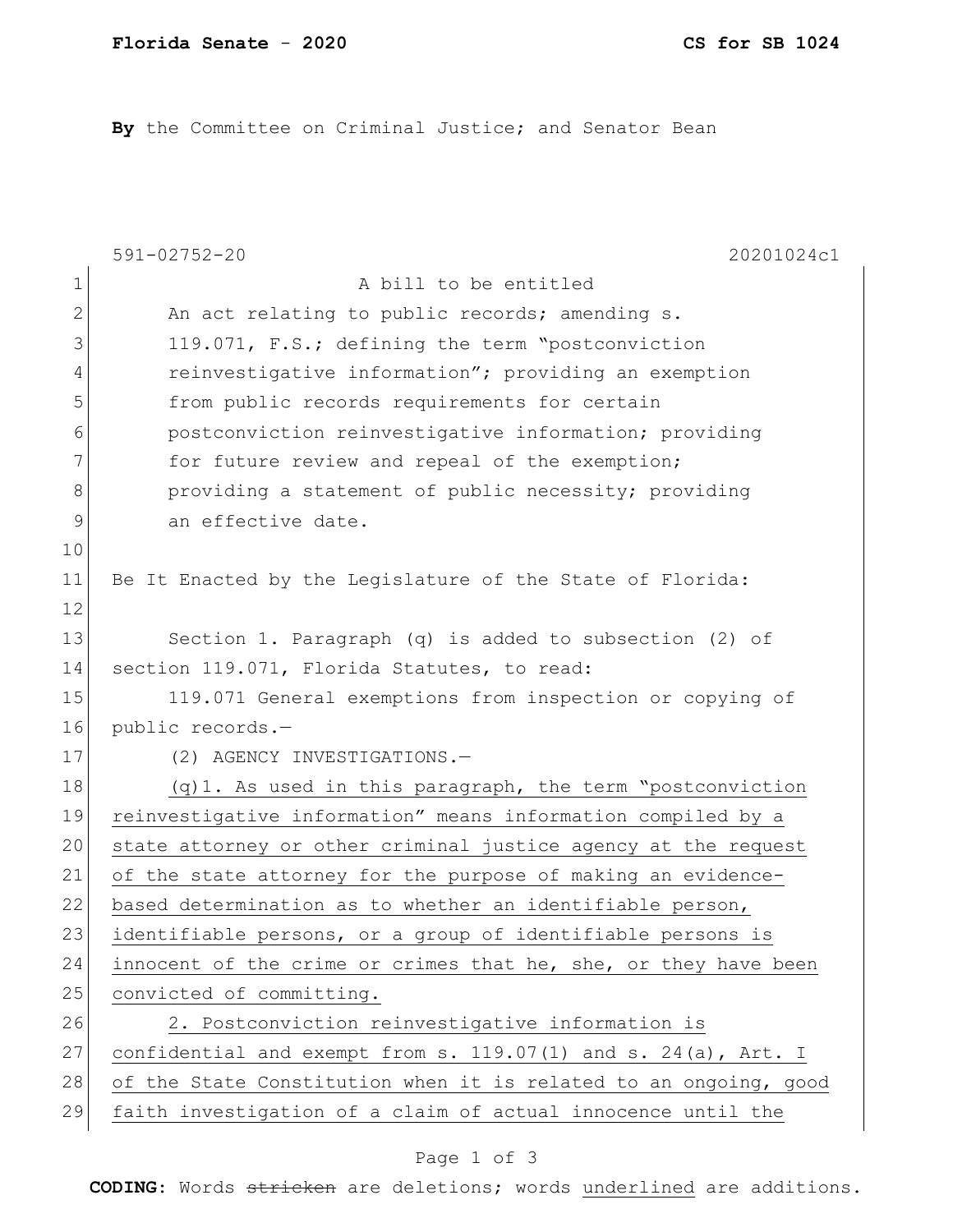|    | $591 - 02752 - 20$<br>20201024c1                                    |
|----|---------------------------------------------------------------------|
| 30 | claim is no longer capable of further reasonable investigation      |
| 31 | or the relief sought is granted. This paragraph is subject to       |
| 32 | the Open Government Sunset Review Act in accordance with s.         |
| 33 | 119.15 and shall stand repealed on October 2, 2025, unless          |
| 34 | reviewed and saved from repeal through reenactment by the           |
| 35 | Legislature.                                                        |
| 36 | Section 2. The Legislature finds that it is a public                |
| 37 | necessity that postconviction reinvestigative information be        |
| 38 | made confidential and exempt from s. 119.07(1), Florida             |
| 39 | Statutes, and s. $24(a)$ , Article I of the State Constitution. The |
| 40 | Legislature further finds that the information compiled by a        |
| 41 | state attorney's office, or another criminal justice agency upon    |
| 42 | the request of a state attorney, for the purpose of making an       |
| 43 | evidence-based determination as to whether an identifiable          |
| 44 | person or group of persons is innocent of the crime or crimes       |
| 45 | that he, she, or they have been convicted of committing be made     |
| 46 | confidential and exempt from s. 119.07(1), Florida Statutes, and    |
| 47 | s. 24(a), Article I of the State Constitution. The Legislature      |
| 48 | recognizes that it is in the public interest to safeguard,          |
| 49 | preserve, and protect information related to a claim of actual      |
| 50 | innocence by a person who may have been convicted of a crime or     |
| 51 | crimes that he, she, or they did not commit. It is necessary to     |
| 52 | protect this information in order to encourage witnesses, who       |
| 53 | might otherwise be reluctant to come forward, to be forthcoming     |
| 54 | with evidence of a crime or crimes. Further, the information        |
| 55 | compiled during the reinvestigation could reveal the identity of    |
| 56 | the person or persons who actually committed the crime or crimes    |
| 57 | which have been identified as the perpetrator or perpetrators.      |
| 58 | It is in the interest of the pursuit of justice that all            |
|    |                                                                     |

## Page 2 of 3

**CODING**: Words stricken are deletions; words underlined are additions.